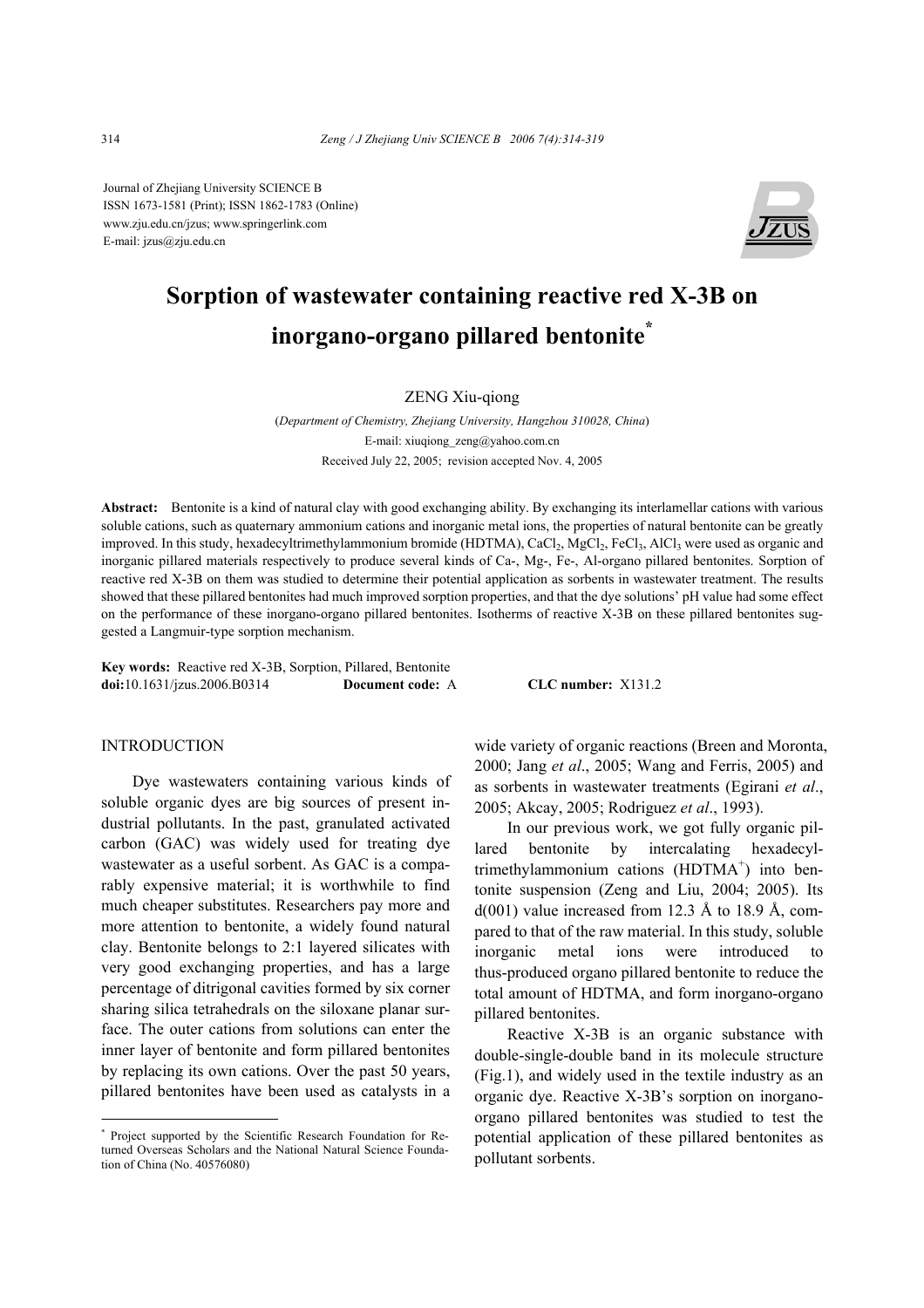

**Fig.1 The structure of reactive red X-3B** 

## MATERIALS AND METHODS

## **Materials**

The natural bentonite, used in this study, was obtained from clay found in Linan, Zhejiang Province, China. The composition of this natural clay, as analyzed by XRF spectroscopy method, was  $59.8\%$  SiO<sub>2</sub>, 14.3% Al<sub>2</sub>O<sub>3</sub>, 4.0% CaO, 2.1% Na<sub>2</sub>O, 1.7% Fe<sub>2</sub>O<sub>3</sub>, 1.7% MgO, 1.4% K<sub>2</sub>O, 0.4% MnO<sub>2</sub>, 0.3% TiO<sub>2</sub>,  $0.03\%$  P<sub>2</sub>O<sub>5</sub>. Its cation exchange capacity (CEC) is about 62 meq/100 g.

NaCl, CaCl<sub>2</sub>, MgCl<sub>2</sub>, AlCl<sub>3</sub>, FeCl<sub>3</sub>, NaOH, H<sub>2</sub>SO<sub>4</sub>, AgNO<sub>3</sub> and hexadecyltrimethylammonium bromide (HDTMA<sup>+</sup>), were of analytical grade and used as received. Reactive red X-3B was obtained from Hangzhou Xidebao Silk Ltd., Zhejiang Province, China. The pH of reactive red X-3B solution was adjusted to  $2\negthinspace \sim 12$  by  $H_2SO_4$  or NaOH.

## **Purification and transformation to Na-bentonite**

Because of its low useful contain, this natural bentonite should first be purified with  $(NaPO<sub>3</sub>)<sub>6</sub>$  as dispersant: 50 g of clay powder (size $\leq$ 2 µm) were added slowly into 1000 ml of 0.3 wt% (NaPO<sub>3</sub>)<sub>6</sub> solution in 1 L Pyrex distilling flasks. Thus obtained suspensions were shaken for 2 h, and kept at room temperature overnight for further aggradations. Then the suspensions were filtered, and the solid phrase was dispersed again to  $0.3 \text{ wt\%}$  (NaPO<sub>3</sub>)<sub>6</sub> solution. The bentonite contain could be increased to 98% (determined by XRD measurement) after three times treatments. Then this purified bentonite was fully converted into Na-form by further washing with 1.0 mol/L NaCl solution for five times, and then again rinsed with deioned water until the suspensions was free of chloride (by  $AgNO_3$  test). Then Na-bentonite sample was centrifuged, and dried, ground and fractioned to get the particle size<2 µm. XRF spectroscopy analysis showed that this Na-montmorillonite sample contains  $1.1\%$  CaO,  $2.8\%$  Na<sub>2</sub>O after the above processing. Compared to original Ca-montmorillonite, CaO contain in thus produced Na-bentonite decreased from 4.0% to 1.1%.

# **Preparation of inorgano-organo pillared bentonites**

Ten grams the above-purified Na-bentonite was weighed out and put into a 250 ml conical flask. Some volumes of  $CaCl<sub>2</sub>$ ,  $MgCl<sub>2</sub>$ ,  $AlCl<sub>3</sub>$ ,  $FeCl<sub>3</sub>$  solutions were added and stirred for 2 h at 60 °C to complete ion-exchange with bentonite, after which the Nabentonites were changed into Ca-, Ma-, Al-, Febentonites. Taking Fe-bentonite for example, the composition was found to be  $59.86\%$  SiO<sub>2</sub>, 11.47% Al<sub>2</sub>O<sub>3</sub>, 0.52% CaO, 0.59% Na<sub>2</sub>O, 9.53% Fe<sub>2</sub>O<sub>3</sub>, 1.77% MgO, 0.84% K<sub>2</sub>O, 0.38% MnO<sub>2</sub>, 0.31% TiO<sub>2</sub>,  $0.025\%$  P<sub>2</sub>O<sub>5</sub> by XRF spectroscopy analysis in which Fe content was about 5 times higher than that of Nabentonite.

Then after an appropriate amount of hexadecyltrimethylammonium bromine was added, the mixture was stirred for another 2 h at the same temperature. The detailed description of these pillared chemicals is given in Table 1. The mixtures were separated with a filter. The solid phrase was collected and washed with

| Number                   | 1#       | $\mathcal{D}^{\#}$ | $2^{\#}$ | $4^{\#}$         | 5#               | $6^{\#}$ | $\neg$ # | $8^{\#}$ | $\alpha^{\#}$ | $10^{\rm \#}$ |
|--------------------------|----------|--------------------|----------|------------------|------------------|----------|----------|----------|---------------|---------------|
| Bentonite $(g)$          | 10.0     | 10.0               | 10.0     | 10.0             | 10.0             | 10.0     | 10.0     | 10.0     | 10.0          | 10.0          |
| $CaCl2$ (mmol)           | 0        | 2.0                | 0        | 0                | $\boldsymbol{0}$ | 0        | 5.0      |          |               |               |
| $MgCl2$ (mmol)           | 0        | $\theta$           | 2.0      | 0                | $\boldsymbol{0}$ | $\Omega$ | $\theta$ | 5.0      | 0             |               |
| AlCl <sub>3</sub> (mmol) | 0        | $\theta$           | 0        | 2.0              | $\theta$         | 0        | $\left($ | 0        | 5.0           | $\theta$      |
| $FeCl3$ (mmol)           | 0        | $\theta$           | 0        | $\boldsymbol{0}$ | 2.0              | $\Omega$ | $\theta$ | $\theta$ | $\theta$      | 5.0           |
| HDTMA (mmol)             | $\theta$ | 0.4                | 0.4      | 0.4              | 0.4              | 1.6      | 0        | 0        | 0             | 0             |
| Removal $(\% )$          | 10.1     | 94.8               | 91.4     | 95.8             | 96.2             | 93.0     | 28.8     | 23.0     | 75.3          | 72.4          |

**Table 1 The prescription of pillared bentonite and removal (%) of dye** 

Note: All data were the average of 3 times measurements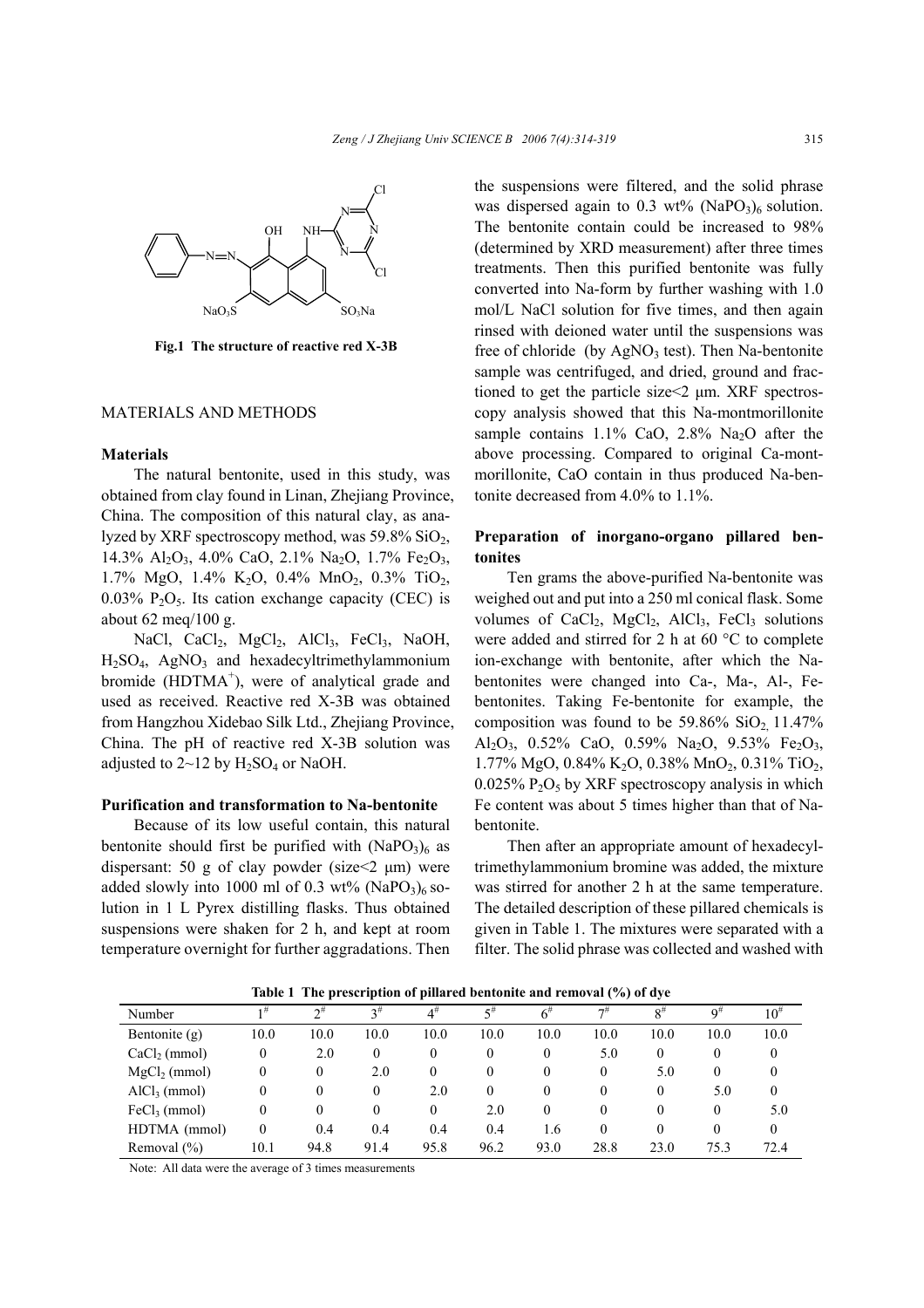deionized water for several times until it was Cl<sup>−</sup> free (by  $AgNO<sub>3</sub>$  test). Then pillared bentonites were then dried at room temperature, ground to powder, and pass through less than 2 µm sieve.

# **Characterizations of inorgano-organo pillared bentonites**

The above-made pillared bentonites were characterized by XRD, BET and XRF analysis. Samples prepared in thin films for XRD analysis, whose results were recorded by a Philips X'Pert MPD instrument. XRF data of samples heated at 105 °C for 24 h, were obtained on a Siemens SRS-3000 Sequential X-ray Fluorescence Spectroscope (XRF).

# **Sorption of reactive red X-3B by inorgano-organo pillared bentonites**

A portion (0.100 g) of the above-obtained inorgano-organo pillared bentonites was put into a 250 ml conical flask, and mixed with 25 ml of reactive red X-3B solution. The mixture was then stirred for 1.0 h in a shaker to allow the sorption to be fully completed. After that, the mixture was separated by a high-speed centrifuge. The supernatant was used to determine the residual reactive red X-3B concentration with UVspectrophotometer. The amount of reactive red X-3B adsorbed by bentonite was calculated according to the following equation  $(1 - A/A_0) \times 100\%$ . *A*<sub>0</sub>, *A*: the absorbance of reactive red X-3B in the liquid before and after adding pillared bentonite.

## **Determination of sorption isotherms**

Pillared bentonite and 250 ml of reactive red X-3B were blended and shaken in 250 ml conical flask, for 2 h at room temperature. After shaking, the mixture was kept overnight at room temperature to allow full sorption. Then the concentration that remained in the dye solution was determined as above. Six different concentrations of reactive red X-3B were measured in each isotherm line.

## RESULTS AND DISCUSSION

# **Effect of pillaring chemicals on the sorption ability of bentonite**

In this work, various inorganic, organic pillared bentonites have been produced according to the prescription listed in Table 1. The sorption of reactive red X-3B on these pillared bentonites was also measured.

It was shown that natural bentonite has poor sorptionability; the removal of reactive red X-3B on it was only 10.1%. Bentonite belongs to 2:1 type mineral.  $Si<sup>4+</sup>$  ions in Si-O tetrahedrals and  $Al<sup>3+</sup>$  ions in Al-O octahedrons could be exchanged by other cations with lower valence charges such as  $Mg^{2+}$ , Na<sup>+</sup>,  $K^+$ ,  $Li^+$ ,  $Ca^{2+}$  etc. Therefore bentonite has a permanent net negative charge and good exchanging ability. The outer cations from the solutions could enter the inner layer of bentonite.  $7^{\#}$ ,  $8^{\#}$  were the bentonites made from pure inorganic pillared materials. They are poor at sorption of organic dye molecules due to their hydrophile properties. So the removal of reactive red X-3B on  $7^{\#}$ ,  $8^{\#}$  were only 28.8% and 23% respectively.

 $HDTMA<sup>+</sup>$  has a hydrophile group at one end, a hydrophobe group at the other end. By following cation-exchanging with Na-bentonite, organo pillared bentonite can be produced  $(2^{\#}, 3^{\#}, 4^{\#}, 5^{\#}, 6^{\#} \text{ in Table})$ 1):

$$
Na\text{-bentonict+}[HDTMA]^+ \rightarrow [HDTMA]\text{-bentonict+Na}^+
$$

 $6<sup>\#</sup>$  was the purely organo pillared bentonite, and also had very good sorption ability. It could remove above 90% of reactive red X-3B from the dye solution. As shown in Table 1, only 1/4 the amount of  $HDTMA<sup>+</sup>$  and half the amount of inorganic chemicals used in  $6^{\#}$  were needed to produce  $2^{\#}$ ,  $3^{\#}$ ,  $4^{\#}$ ,  $5^{\#}$ . These four inorgano-organo pillared bentonites also showed the same or even better sorption abilities: the removal of reactive red X-3B on  $2^{\frac{4}{7}}$ ,  $3^{\frac{4}{7}}$ ,  $4^{\frac{4}{7}}$ ,  $5^{\frac{4}{7}}$  could reach about 95%. By this way, the amount of  $HDTMA^+$ used could be reduced, and the price to produce these pillared could also be decreased. XRD data on some pillared bentonites are given in Table 2. In general, the higher the basal spacing  $[d(001)]$ , the better the sorption abilities of bentonites.

 $9^{\text{#}}$ ,  $10^{\text{#}}$  have notably much better sorption abilities than  $7^{\#}$ ,  $8^{\#}$ , although all of them belong to 100% purely inorgano pillared bentonites because of 2 reasons: (1) Hydration number of Ca<sup>2+</sup>, Mg<sup>2+</sup> in  $7^{\#}$ ,  $8^{\#}$ were less than that of  $Al^{3+}$ ,  $Fe^{3+}$ , so the d(001) values of  $7^{\#}$ ,  $8^{\#}$  were smaller. That means these two pillared bentonites could supply less free space to hold reac-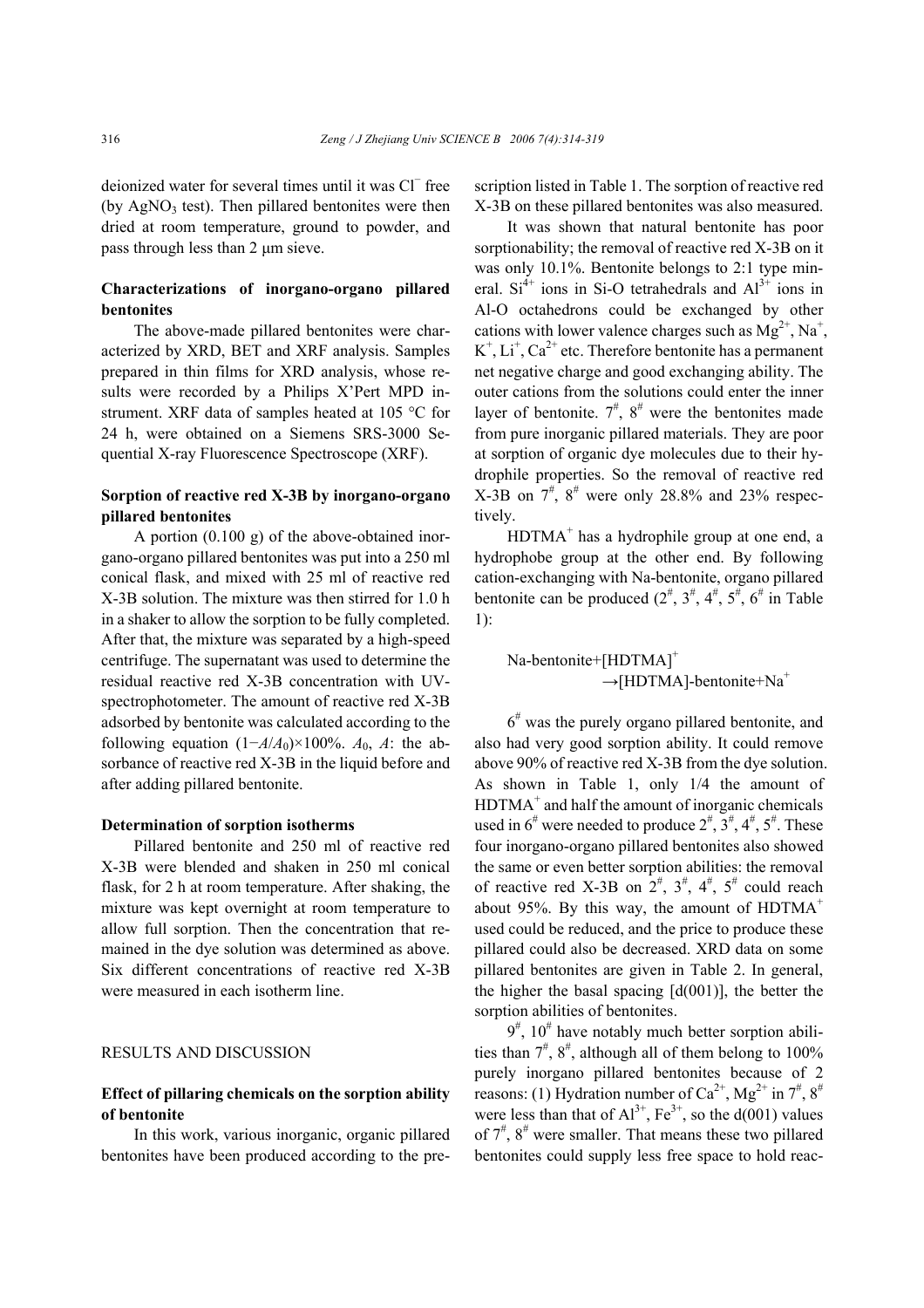tive red X-3B molecules as sorption sites; (2)  $Al^{3+}$ ,  $Fe<sup>3+</sup>$  cations have good flocculation properties (Doff *et al.*, 1988).  $Al^{3+}$  and  $Fe^{3+}$  could occur as hydration proceeds when dispersing into water, and form  $[AI(H_2O)_6]^{3+}$  and  $[Fe(H_2O)_6]^{3+}$  hydration cations. Organic dye solutions normally show negative charges with  $\zeta$  value being  $-7$  mV to  $-20$  mV.  $[AI(H_2O)_6]^{3+}$  and  $[Fe(H_2O)_6]^{3+}$  hydration cations could neutralize these surface negative charges, and form large flocculate.

## **Effect of vibration-time**

Two of the following properties are very important for a good adsorbent: one is high sorption quantity and another is fast sorption equilibrium. To study the sorption kinetics of reactive red X-3B with pillared bentonites, we investigated the effect of vibration-time on the sorption (shown as removal percentage in Fig.2). The experiments were conducted at room temperature (about 25 °C). The results are given



**Fig.2 The effect of vibration-time on the sorption of reactive red X-3B** 

B: Al-HDTMA pillared bentonite; C: Fe-HDTMA pillared bentonite; D: Mg-HDTMA pillared bentonite; E: Ca-HDTMA pillared bentonite

in Fig.2.

Fig.2 shows that the sorption of reactive red X-3B on all these 4 pillared bentonites reached their equilibrium within a very short time. This fast sorption-rate kinetics means (1) the surface of bentonite has turned from hydrophile to hydrophobe. Molecules of reactive red X-3B can be easily and rapidly adsorbed on the bentonites;  $(2)$   $d(001)$  value of bentonite has been increased. It must be pointed out that all montmorillnites reach their equilibrium sorption in less than 10 min. Therefore, the vibration-time for other experiments except those mentioned in this study was selected as 30 min to ensure complete sorption of reactive red X-3B.

#### **Effect of pH value**

Because dye wastewater from textile industry sometimes varied in acidity, it is very important for researchers to investigate the effect of pH value on the sorption of reactive red X-3B. The results are shown in Table 3.

Under strong acid system, all the 4 pillared bentonites gained the highest sorption of reactive red  $X-3B$  with removal rate of about 95%.  $H^+$  ions in the acid solution can enter the interlayer of bentonite, permute with the exchangeable cations, and occupy the effective sorption-sites. Compared to the original  $Na<sup>+</sup>$  ions, it is easier for H<sup>+</sup> to combine with the molecules of reactive red X-3B. Because of these two reasons, pillared bentonites have better sorption abilities in acid system.

On the other hand, the removal of reactive red X-3B still remained above 70%, when the pH value changed from 3.0 to 11.0. As we mentioned above, natural bentonite could adsorb only 10.1% reactive red X-3B from solution. There is one hydrophile group

|  |  | Table 2 XRD data on some pillared bentonites |  |
|--|--|----------------------------------------------|--|
|--|--|----------------------------------------------|--|

| No.         |           |   |       |                | -                             | ∩#                            |
|-------------|-----------|---|-------|----------------|-------------------------------|-------------------------------|
| d(001)<br>. | -<br>14.1 | . | 1.5.0 | $\sim$<br>44.0 | -<br>$\cdot\cdot\cdot$<br>. . | $\overline{\phantom{0}}$<br>. |

|                             | pΗ   |      |      |      |      |      |  |
|-----------------------------|------|------|------|------|------|------|--|
|                             | 3.0  | 4.0  | 6.0  | 8.0  | 10.0 | 11.0 |  |
| Ca-HDTMA pillared bentonite | 96.2 | 94.2 | 95.1 | 92.9 | 94.9 | 93.4 |  |
| Mg-HDTMA pillared bentonite | 99.5 | 63.1 | 71.8 | 72.9 | 76.0 | 95.2 |  |
| Al-HDTMA pillared bentonite | 93.7 | 91.0 | 76.4 | 71.9 | 77.1 | 83.9 |  |
| Fe-HDTMA pillared bentonite | 93.1 | 87.0 | 84.7 | 88.3 | 90.6 | 89.1 |  |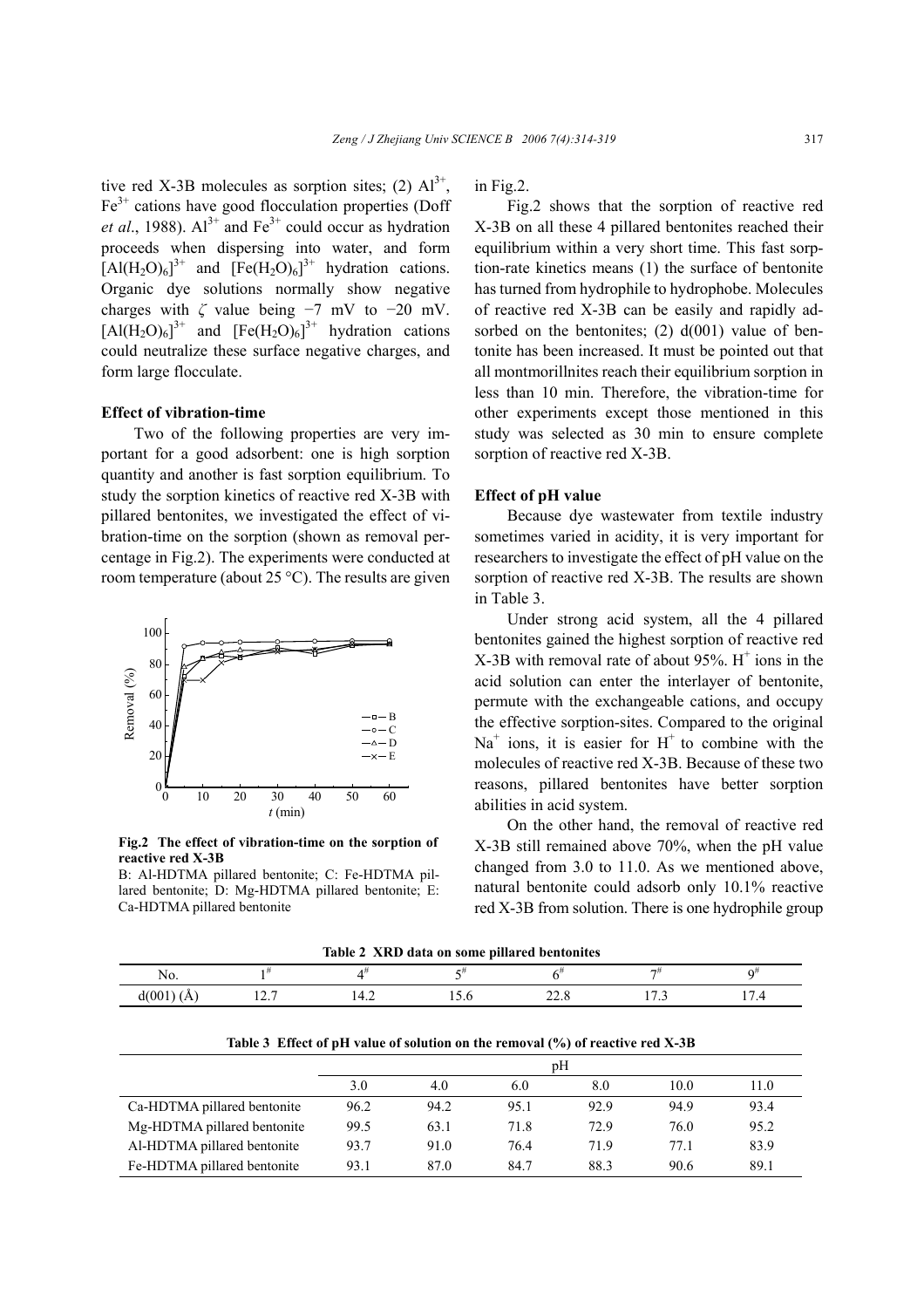in the HDTMA<sup>+</sup>, which forms the fixed force with the ions from the bentonite surface. The other end with hydrophobe long carbon chain group of  $HDTMA<sup>+</sup>$  is freely exposed to the solution, and strongly adsorbs the organic dye molecule or ions from the solution. This hydrophobe group can maintain the same properties when the pH value of the solution changes.

#### **Sorption isotherms**

To gain further understanding of the behavior and mechanism of pillared bentonites with reactive red X-3B, the isotherms of these 4 pillared bentonites were studied (results shown in Fig.3, where *C*<sup>e</sup> represents the equilibrium concentration of reactive red X-3B in the solution). All isotherm curves of reactive red X-3B on these pillared bentonites showed the classical characteristics of the Langmuir-type sorption equation with  $R^2$  of 0.99 (Table 4). This sorption has been also analyzed using a double reciprocal plot based on the following Langmuir-type sorption equation (Fig.4, data in the plots were obtained from Fig.3):

# $1/q=1/q_0+1/kq_0C$ ,

where  $q$  is the surface-bound reactive red  $X$ -3B  $(mg/g)$ ,  $q_0$  is the monolayer capacity for reactive red X-3B sorption (mg/g), *C* is the solution-phrase reactive red X-3B concentration (mg/L), and *k* is the binding constant (ml/g). The straight lines drawn through the data points represent the best least square fits of the data for a value of 0.99 for the 4 pillared bentonites. The plots for these 4 pillared bentonites are statistically indistinguishable, and fit very well with Langmuir-type sorption equation.

## **CONCLUSION**

When normal inorganic and organic cations were intercalated into natural bentonite, pillared inorgano-organo bentonites could be prepared with much better improved physical properties. These pillared bentonites can remove reactive red X-3B from the simulated dye wastewater with 90% removal, suggesting that they would be better and cheaper sorbents in the treatment of industrial organic pollutants. The sorption isotherms fit very well with

**Table 4 Regression data for sorption isothermal curves** No. Regression equation Regression

| No.      | Regression equation             | Regression<br>coefficient |
|----------|---------------------------------|---------------------------|
| $2^{\#}$ | $y=-0.0006x^2+0.2992x-0.7444$   | $R^2 = 0.9947$            |
| $3^{\#}$ | $y=-0.0002x^2+0.3099x-0.07226$  | $R^2$ =0.9967             |
| $4^{\#}$ | $y=-0.0003x^2+0.2592x-0.4101$   | $R^2=0.9994$              |
| $5^{\#}$ | $y=-0.0008x^{2}+0.3069x-0.4830$ | $R^2$ =0.9967             |
|          |                                 |                           |

Note: Data was got from Fig.3



**Fig.3 Isotherms of reactive red X-3B on pillared bentonites** 

B: Fe-HDTMA pillared bentonite; C: Ca-HDTMA pillared bentonite; D: Al-HDTMA pillared bentonite; E: Mg-HDTMA pillared bentonite



**Fig.4 Double reciprocal plot of sorption of reactive X-3B** 

B: Fe-HDTMA pillared bentonite; C: Ca-HDTMA pillared bentonite; D: Al-HDTMA pillared bentonite; E: Mg-HDTMA pillared bentonite

Langmuir-type sorption equation, showing Langmuir-type sorption mechanism.

#### **References**

Akcay, M., 2005. The surface acidity and characterization of Fe-montmorillonite probed by in situ FT-IR spectroscopy of adsorbed pyridine. *Applied Catalysis, A: General*, **294**(2):156-160. [doi:10.1016/j.apcata.2005.07.019]